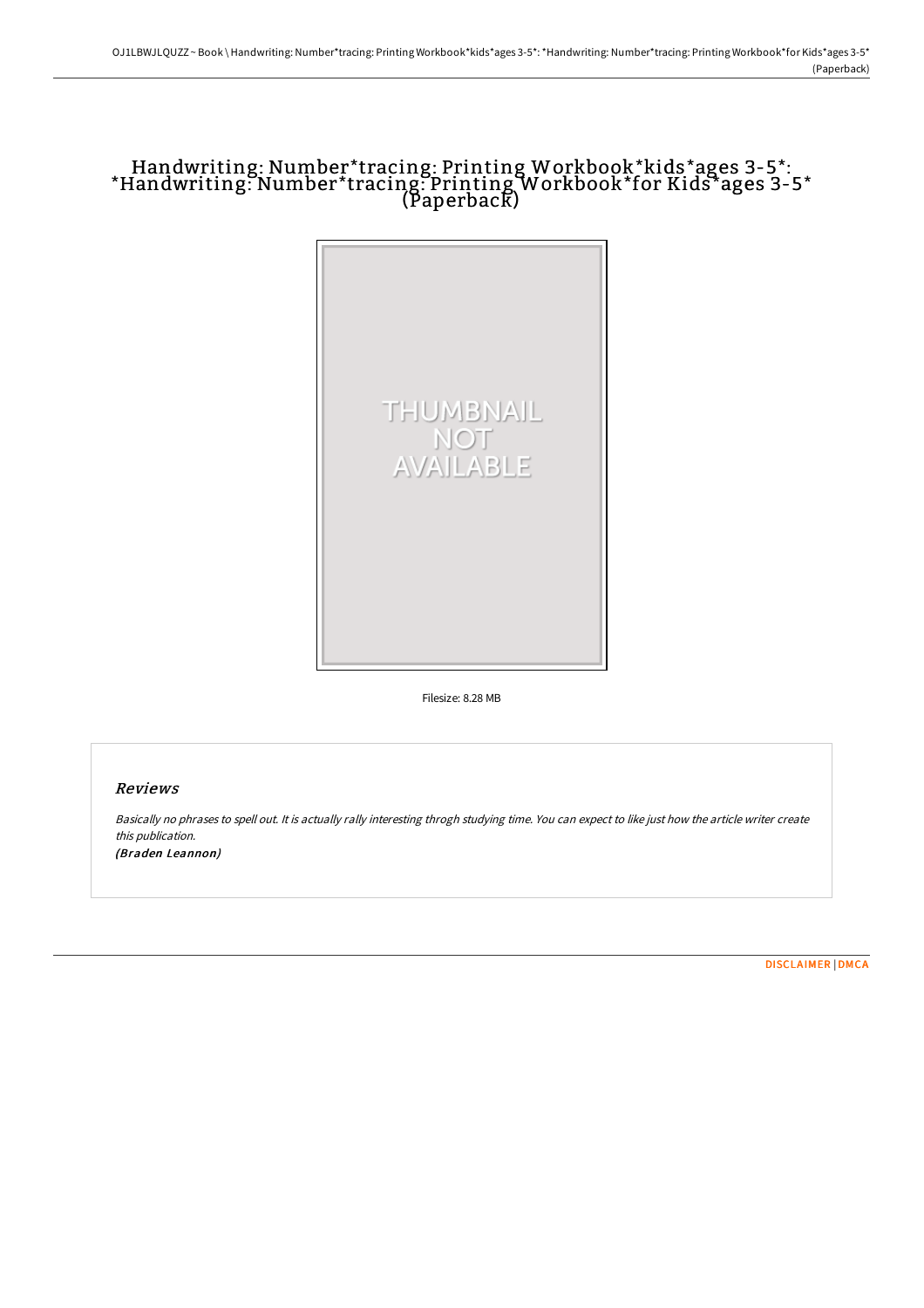#### HANDWRITING: NUMBER\*TRACING: PRINTING WORKBOOK\*KIDS\*AGES 3-5\*: \*HANDWRITING: NUMBER\*TRACING: PRINTING WORKBOOK\*FOR KIDS\*AGES 3-5\* (PAPERBACK)



To read Handwriting: Number \*tracing: Printing Workbook\*kids\*ages 3-5\*: \*Handwriting: Number \*tracing: Printing Workbook\*for Kids\*ages 3-5\* (Paperback) eBook, remember to click the web link beneath and download the ebook or get access to other information which are have conjunction with HANDWRITING: NUMBER\*TRACING: PRINTING WORKBOOK\*KIDS\*AGES 3-5\*: \*HANDWRITING: NUMBER\*TRACING: PRINTING WORKBOOK\*FOR KIDS\*AGES 3-5\* (PAPERBACK) ebook.

Createspace Independent Publishing Platform, 2017. Paperback. Condition: New. Large Print, Workbook. Language: English . Brand New Book \*\*\*\*\* Print on Demand \*\*\*\*\*\*\*\*TRACING LETTER/NUMBER TRACING: Preschoolers\*Practice Writing\*Workbook, KIDS AGES 3-5\* is a good start to develop the handwriting skills of a child. \*\*\*A child who learns to trace NUMBERS at home, at the early age, with their loving parent or caregiver, grows in self-confidence and independence. This promotes greater maturity, increases discipline and lays the basis for moral literacy. A child who begins with early learning books has a distinct advantage over his or her peers. One of the big advantages being there is no psychological pressure. \*\*\*Parents understand why early learning is important.In recent years, researchers have learned that the human brain develop the vast majority of its neurons, and is at it s receptive to learning, between birth and three years of age.And learning to trace numbers and letters at early age easily instill in a child s mind.\*\*\*.

Read Handwriting: Number \*tracing: Printing [Workbook\\*kids\\*ages](http://www.bookdirs.com/handwriting-number-tracing-printing-workbook-kid-2.html) 3-5\*: \*Handwriting: Number \*tracing: Printing Workbook\*for Kids\*ages 3-5\* (Paperback) Online

Download PDF Handwriting: Number \*tracing: Printing [Workbook\\*kids\\*ages](http://www.bookdirs.com/handwriting-number-tracing-printing-workbook-kid-2.html) 3-5\*: \*Handwriting: Number \*tracing: Printing Workbook\*for Kids\*ages 3-5\* (Paperback)